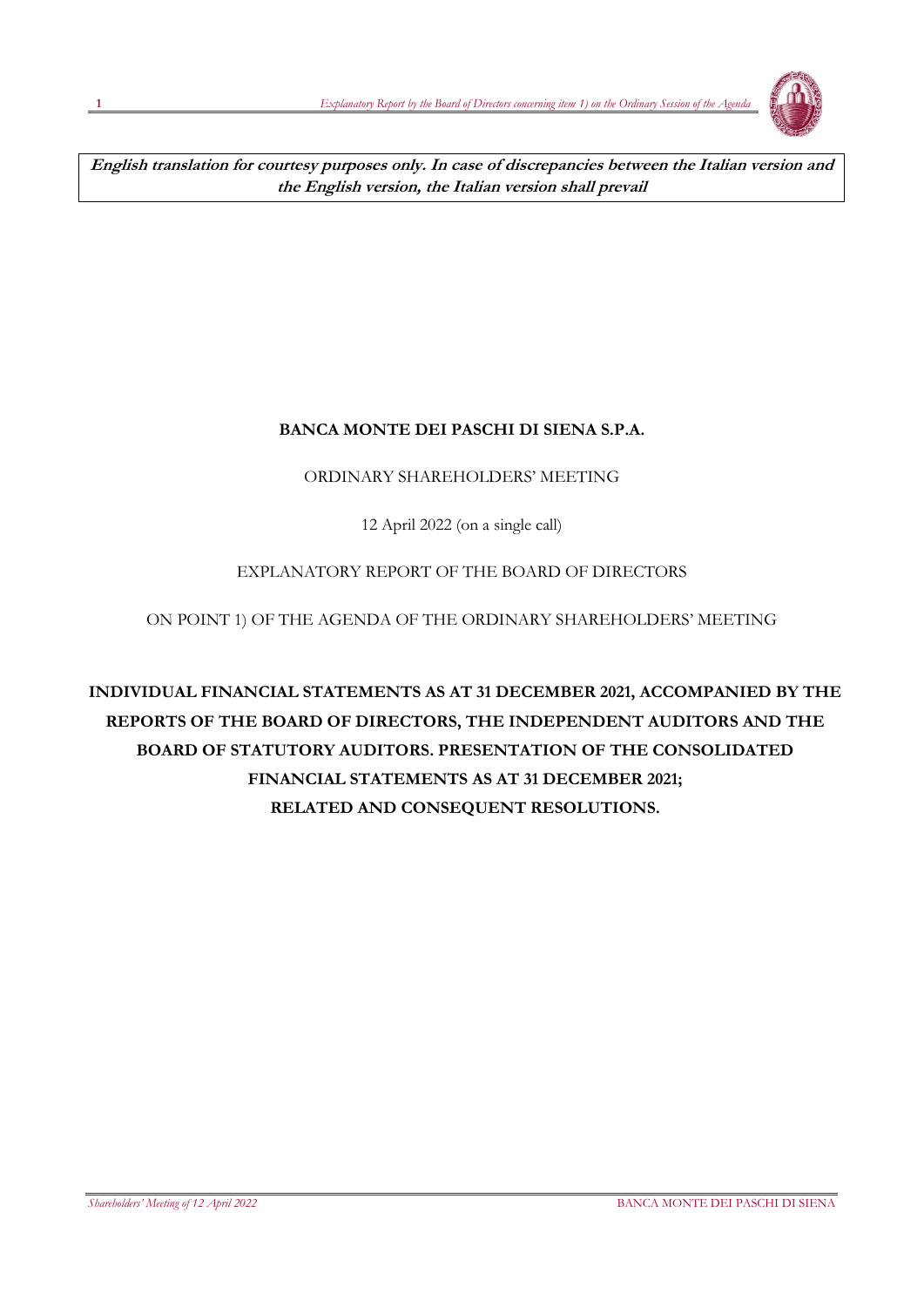

Dear Shareholders,

You have been called to this Shareholders' Meeting to resolve upon the following **item 1)** on the agenda of the Ordinary Session:

## **"Individual financial statements as at 31 December 2021, accompanied by the Reports of the Board of Directors, the Independent Auditors and the Board of Statutory Auditors. Presentation of the consolidated financial statements as at 31 December 2021; related and consequent resolutions."**

In accordance with article 2364 of the Italian Civil Code and articles 13 and 30 of the By-Laws of Banca Monte dei Paschi di Siena S.p.A. (the "**Bank**" or the "**Parent Company**"), the Shareholders' Meeting is called to approve the Bank's financial statements for the year closed on 31 December 2021, which show a EUR 151,005,319 profit for the year.

Moreover, Monte dei Paschi di Siena Group's consolidated financial statements as at 31 December 2021 are presented to the Shareholders' Meeting. They closed with a profit of EUR 309,330,833, of which EUR 309,506,687 pertaining to the Parent Company.

To delve into their content, please refer to the 2021 draft financial statements, approved by the Board of Directors on 2 March 2022, together with the reports by the Board of Directors, Independent Auditor and the Board of Statutory Auditors, made available to the Shareholders by the means and deadlines prescribed by the applicable laws and regulations which may be consulted on the web site *[www.gruppomps.it](http://www.gruppomps.it/)* , in the *Corporate Governance* – *Annual General Meetings and BoD* section at the *link*:

### *<https://www.gruppomps.it/corporate-governance/assemblea-azionisti/archivio-assemblee.html>*

### **Resolution proposal**

Dear Shareholders, we invite You to ask you to approve the following resolution proposal:

*"The Shareholders' Meeting of Banca Monte dei Paschi di Siena S.p.A., in ordinary session,* 

- *having agreed with the content and the arguments presented in the Board of Directors' Report, and reviewed the content of the Board of Statutory Auditors' Report and Independent Auditor's Report,*
- *taking into account the duty suspension arrangement, for the subsequent five years, of the loss reported in 2020, the application of the obligations pursuant to article 2446, paragraphs 2 and 3 of the Italian Civil Code in compliance with the provisions of article 6 of Italian Law Decree no. 23, 8 April 2020, converted with amendments by Italian Law no. 40, 5 June 2020, as amended by Italian Law no. 178, 30 December 2020,*